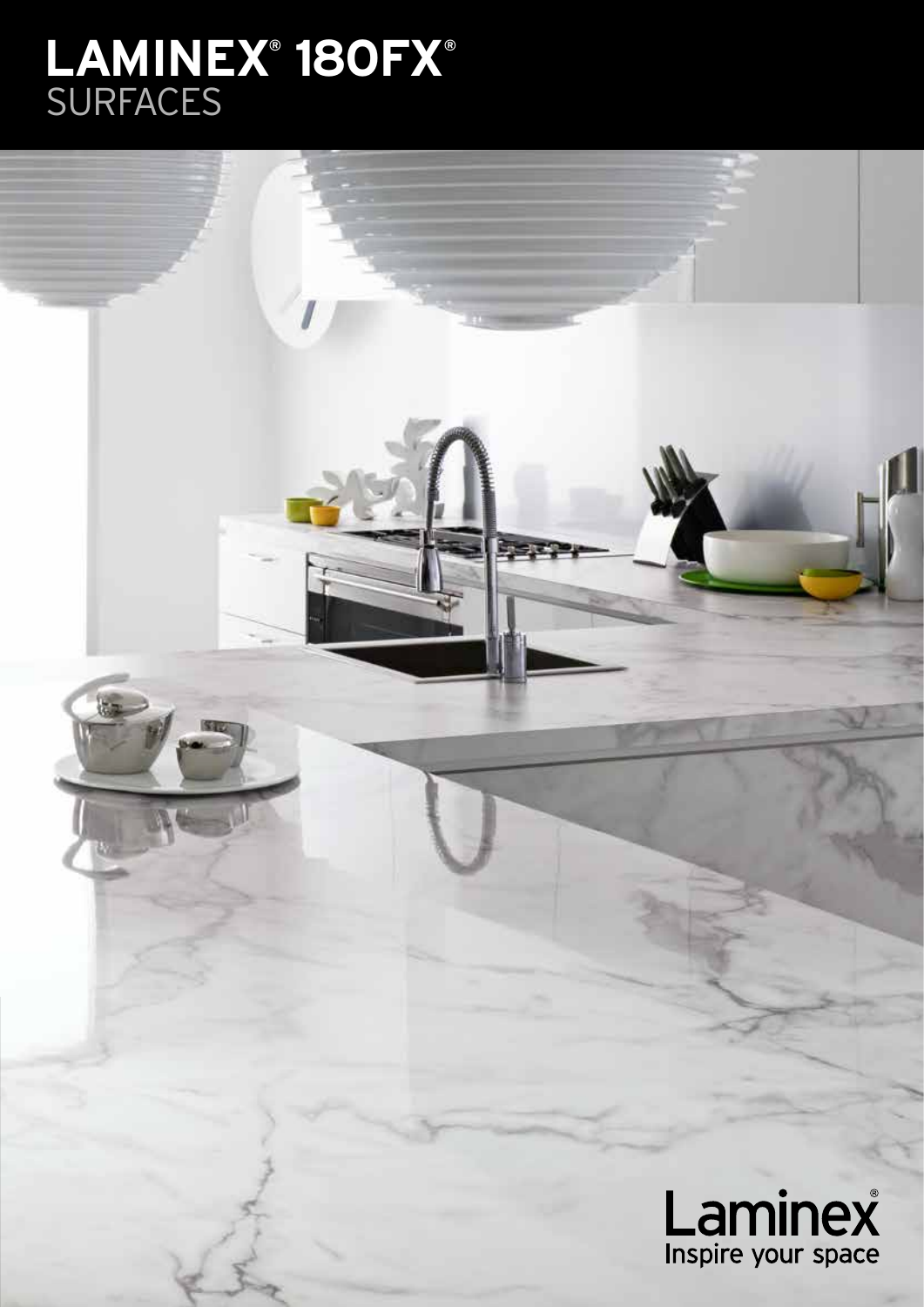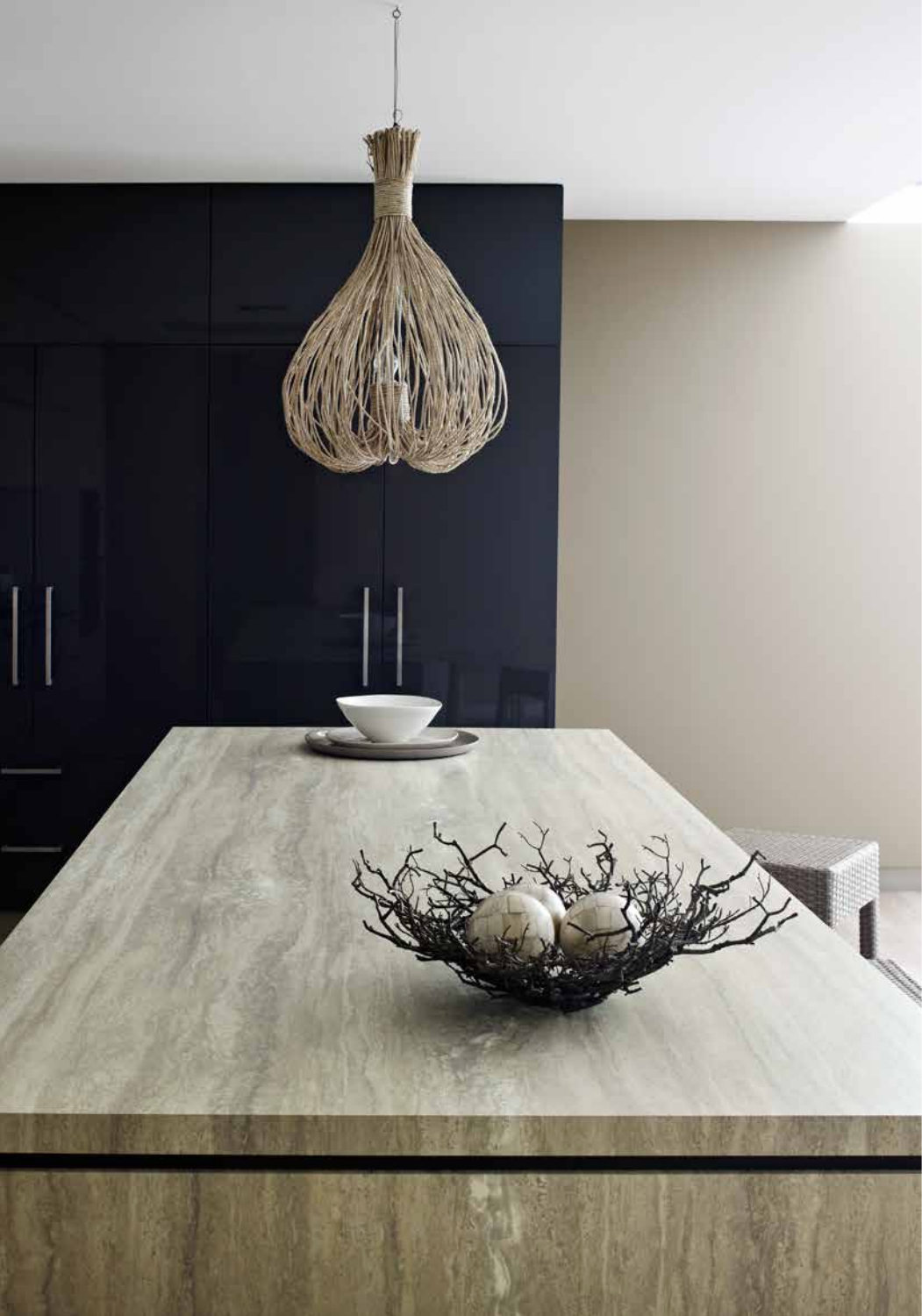

Laminex<sup>®</sup> I80fx<sup>®</sup> offers inspiration on a grand scale. Achieving an unprecedented large scale design, this sophisticated laminate replicates the beauty and magnitude of natural stone by using innovative printing technology that captures every little nuance and detail. Offering an unmatched realism, its striking colour

variations and intricate veining deliver a unique, luxurious look that's perfect for residential and commercial benchtops, countertops, and vertical applications. The range extends to six carefully selected dramatic stone patterns, five offered in DiamondGloss® and four in Matt finish, that also complement the broader Laminex Colour Palette. Matching acrylic edging completes the masterpiece, allowing for a stone slab look. And its outstanding durability is guaranteed by our 7 year limited warranty. So no matter what your design requirements, Laminex 180fx expands the possibilities.

## LARGE SCALE DESIGN **= BEAUTY & REALISM OF NATURAL STONE = 6 DRAMATIC PATTERNS**



Cover: Front benchtop Laminex 180fx Carrera Marble DiamondGloss finish. Back benchtop and panel Laminex 180fx Carrera Marble Matt finish. Upper cupboards and drawers Laminex CrystalGloss Polar White with Laminex Handles (945602). Cabinetry Laminex CrystalGloss Polar White with Laminex Handles (935381). Splashback Laminex Metaline Palladian Perle. Walls in Dulux Wash and Wear White on White. Inside: Benchtop and end panel Laminex 180fx Silver Travertine. Cabinetry Laminex CrystalGloss Fossil with Laminex Handles (935367) on doors and Laminex Handles (935367) on draws. Walls in Dulux Wash and Wear Arava. Inside spread: Stainless Neo Stool by Kendall Furniture Pty Ltd.

\*Please obtain a copy of the Laminex 180fx surfaces 7 year limited warranty from laminex.com.au.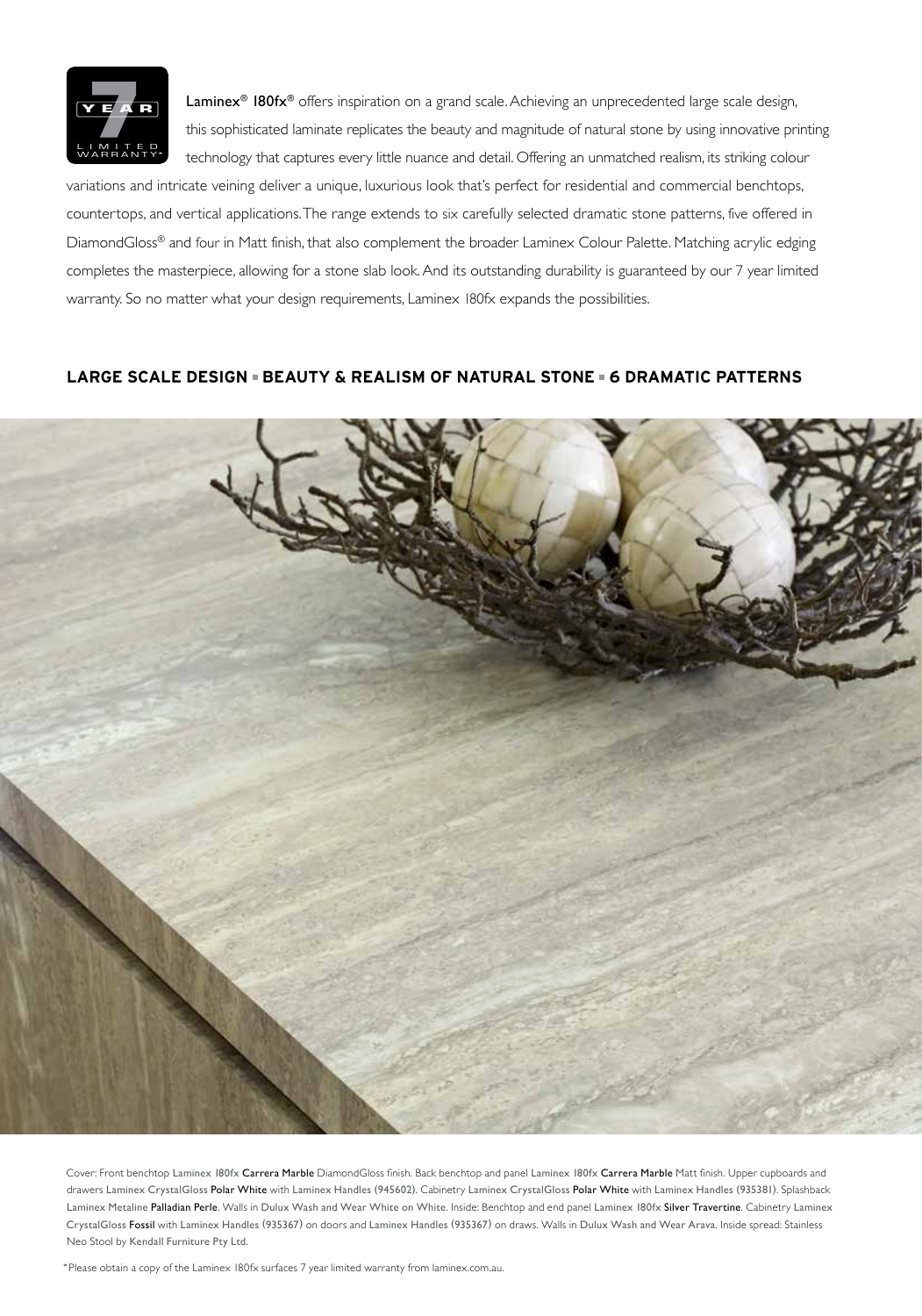## **COLOUR RANGE**





Carrera Marble\* Matt finish



Carrera Marble\* DiamondGloss finish



Silver Travertine\* Matt finish

\*Size shown is 2400mm x 1000mm. #Swatches shown at 100% of actual size.



Carrera Marble# Matt finish



Carrera Marble# DiamondGloss finish



Silver Travertine<sup>#</sup> Matt finish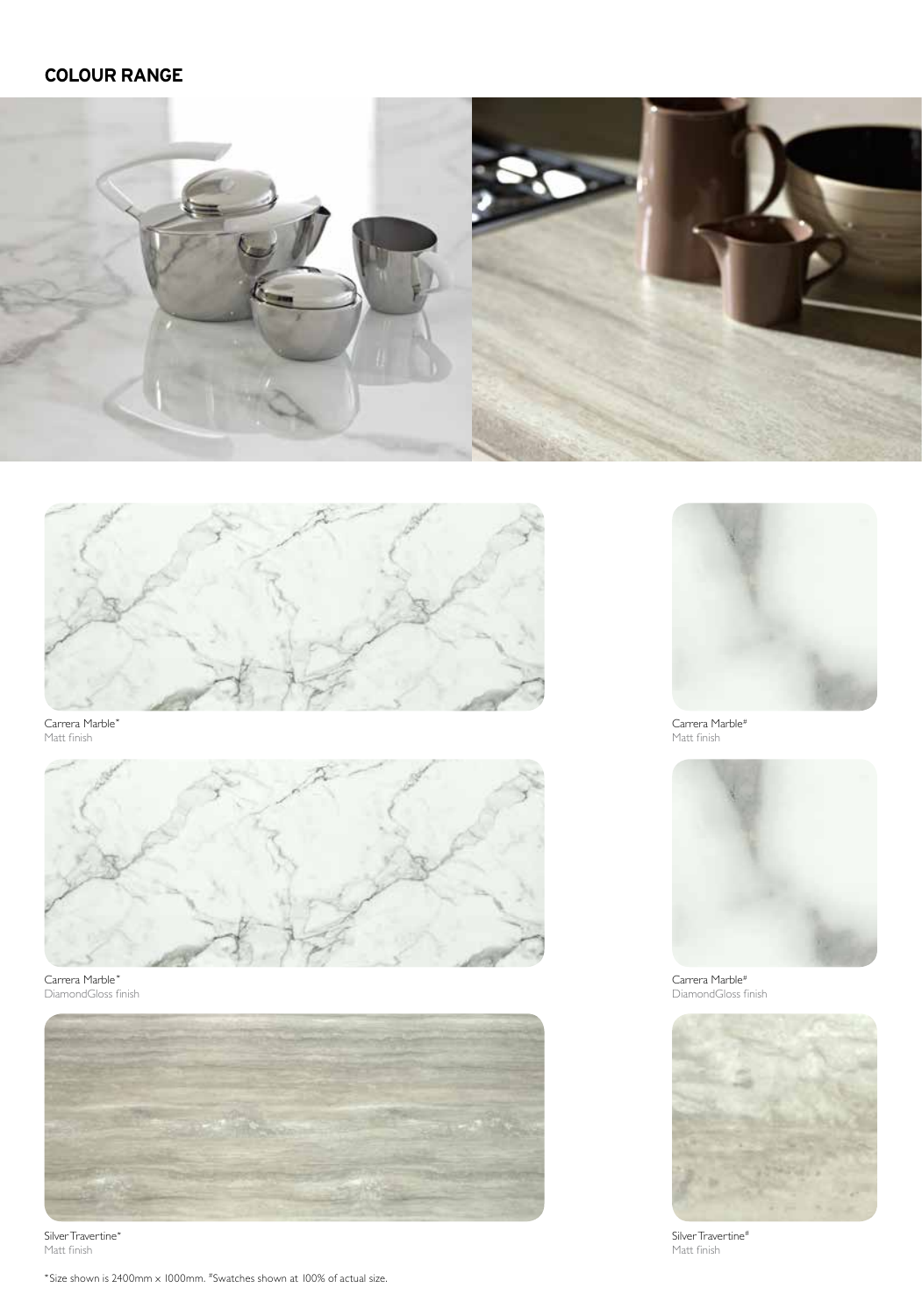



Soapstone Sequoia\* Matt finish



Soapstone Sequoia\* DiamondGloss finish



Slate Sequoia\* DiamondGloss finish



Soapstone Sequoia# Matt finish



Soapstone Sequoia# DiamondGloss finish



Slate Sequoia# DiamondGloss finish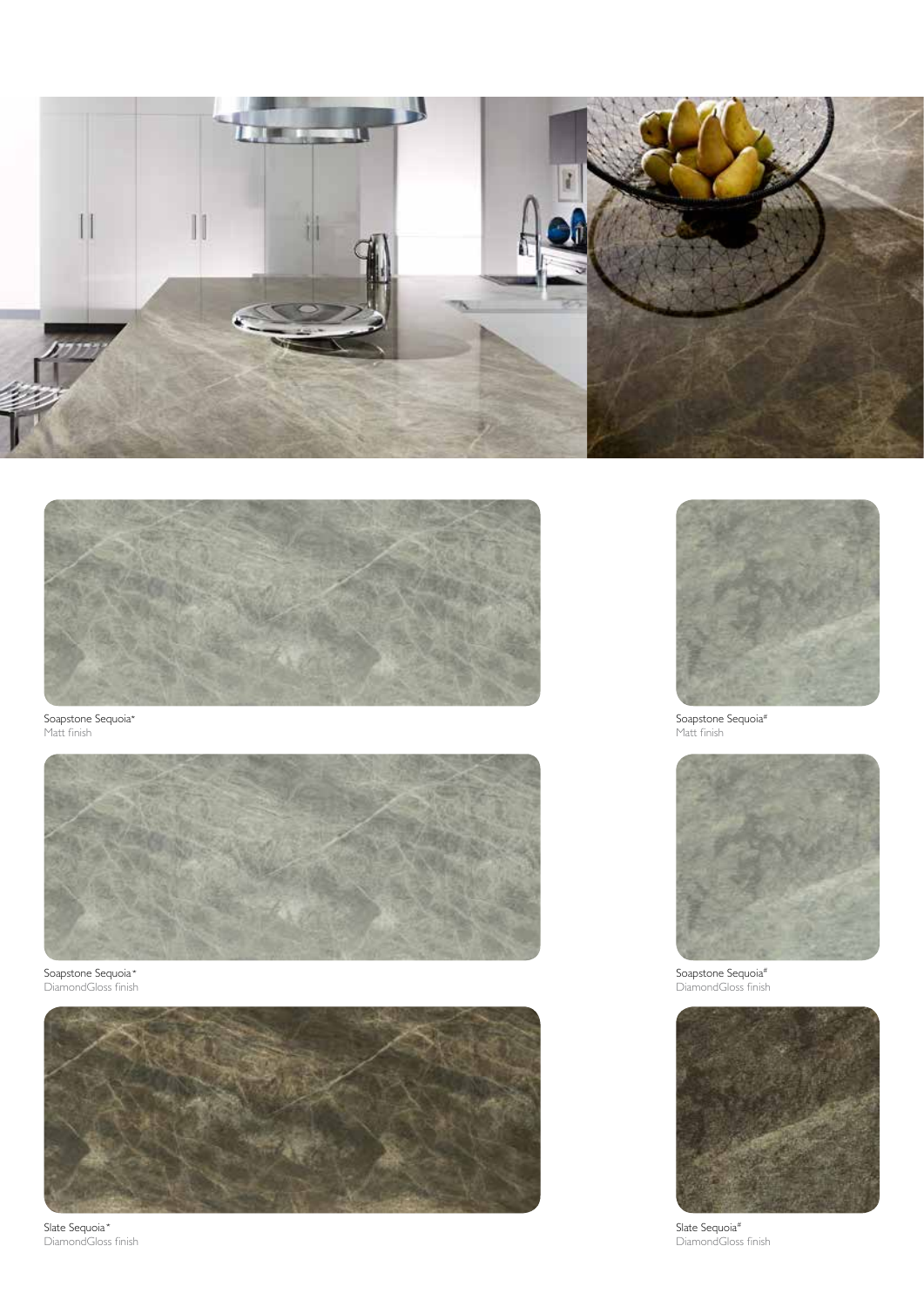



Breccia Paradiso\* Matt finish



Breccia Paradiso\* DiamondGloss finish



Black Fossilstone\* DiamondGloss finish



Breccia Paradiso# Matt finish



Breccia Paradiso# DiamondGloss finish



Black Fossilstone# DiamondGloss finish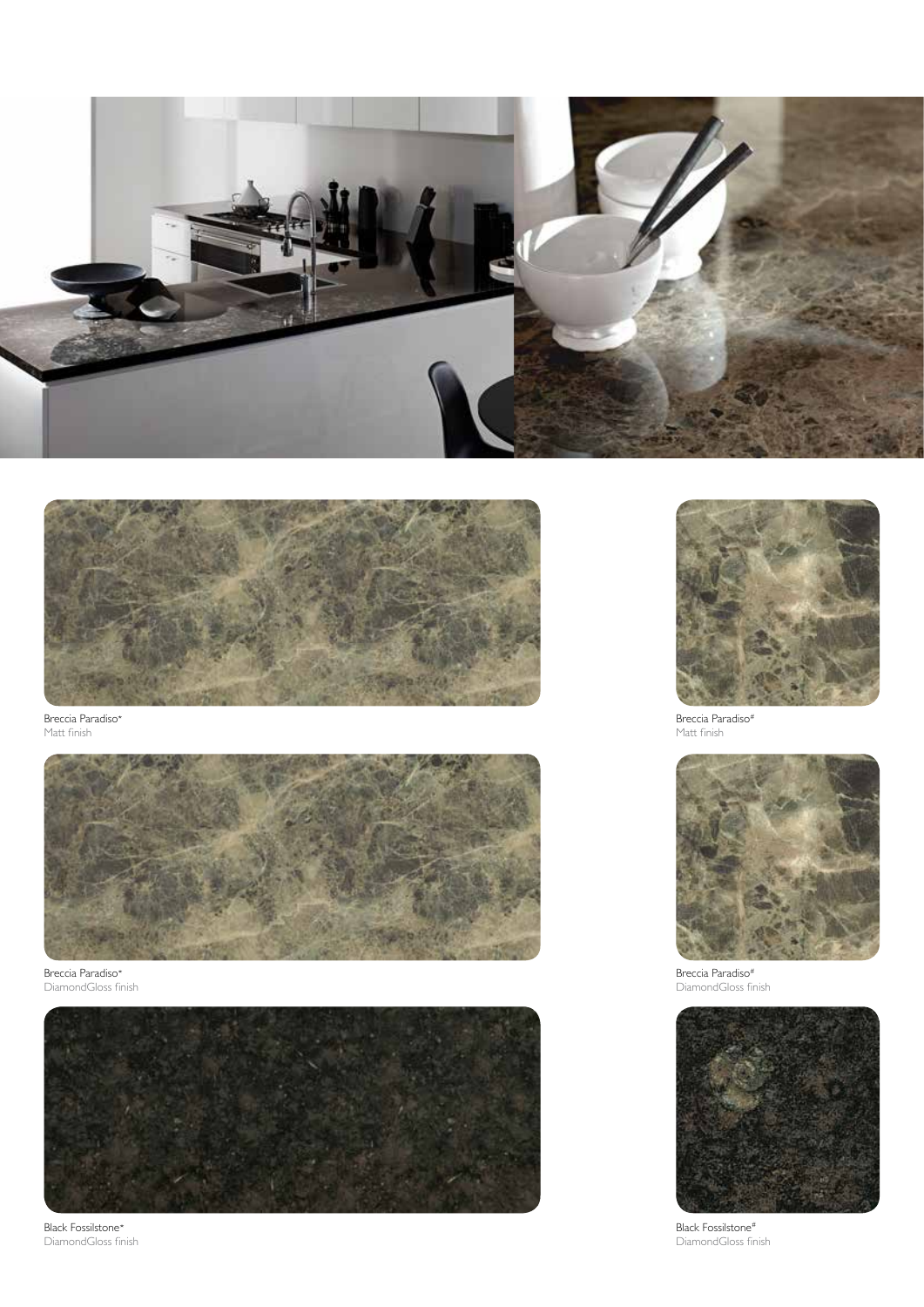